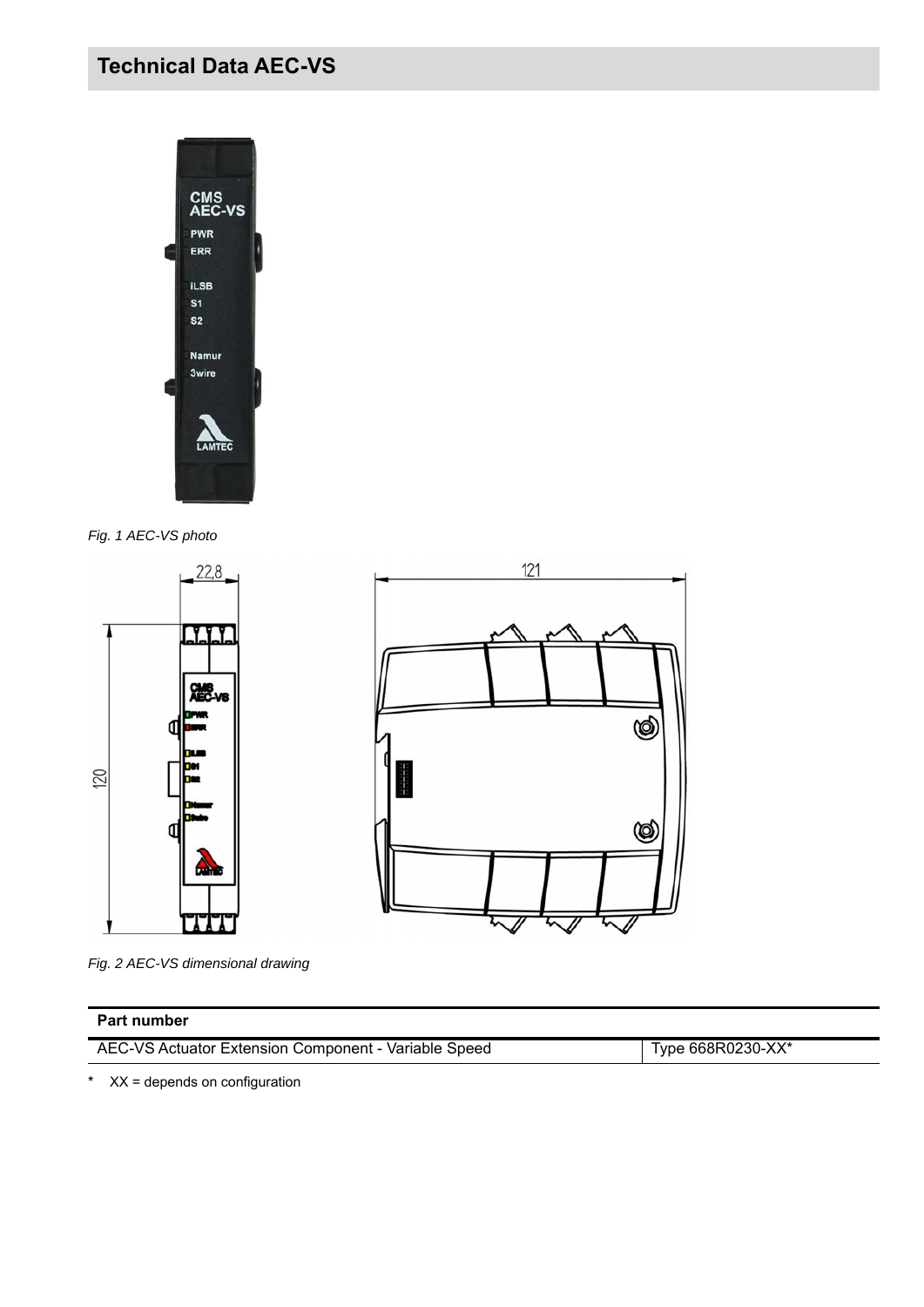| <b>Technical Data AEC-VS</b>                                                                        |                                                                                                                                                                                                                      |                                             |                                                    |                                              |  |
|-----------------------------------------------------------------------------------------------------|----------------------------------------------------------------------------------------------------------------------------------------------------------------------------------------------------------------------|---------------------------------------------|----------------------------------------------------|----------------------------------------------|--|
| Dimensions (h x w x d)                                                                              |                                                                                                                                                                                                                      | 120 x 22.8 x 121 mm/ 4.72 x 0.90 x 4.76" in |                                                    |                                              |  |
| Weight                                                                                              |                                                                                                                                                                                                                      | 0.160 kg / 0.35 lb                          |                                                    |                                              |  |
| Power supply                                                                                        |                                                                                                                                                                                                                      |                                             | 24 VDC ± 20 % (via plug-in connection from MCC)    |                                              |  |
| <b>Current consumption</b>                                                                          | min: 50 mA<br>max: 60 mA                                                                                                                                                                                             |                                             |                                                    |                                              |  |
| Power consumption                                                                                   | 2 W                                                                                                                                                                                                                  |                                             |                                                    |                                              |  |
| Flammability                                                                                        | <b>UL94 V-0</b>                                                                                                                                                                                                      |                                             |                                                    |                                              |  |
| Signal inputs                                                                                       |                                                                                                                                                                                                                      |                                             |                                                    |                                              |  |
| Namur                                                                                               |                                                                                                                                                                                                                      | sensor supply: 8.2 V, max. 8.2 mA           |                                                    |                                              |  |
| Pulse input for connecting inductive<br>sensors with Namur interface accord-<br>ing to EN 60947-5-6 | conversion of the sensor recording into digital information:<br>$-$ inactive: >2.1 mA $\rightarrow$ digital signal ON<br>$-$ active/pulse: <1.2 mA $\rightarrow$ digital signal OFF<br>$-$ hysteresis: $\geq 0.5$ mA |                                             |                                                    |                                              |  |
|                                                                                                     | frequency range: 5  9400 pulse/min. (0.25  157 Hz)                                                                                                                                                                   |                                             |                                                    |                                              |  |
|                                                                                                     | pulse length: min. 200 µs,                                                                                                                                                                                           |                                             |                                                    |                                              |  |
|                                                                                                     | cable length max. 200 m / 656.17 ft<br>use shielded cable for cable lengths of 10 m / 32.81 ft or more                                                                                                               |                                             |                                                    |                                              |  |
| Pulse input 3-wire                                                                                  | sensor supply: 24 V                                                                                                                                                                                                  |                                             |                                                    |                                              |  |
| Pulse input for connecting inductive<br>sensors with 3-wire interface                               | conversion of the input voltage into digital information:<br>$-$ inactive: 0 V $\rightarrow$ digital signal OFF<br>$-$ active/pulse: 24 V $\rightarrow$ digital signal ON<br>– hysteresis: ≥ ¼ U <sub>max</sub>      |                                             |                                                    |                                              |  |
|                                                                                                     |                                                                                                                                                                                                                      |                                             | frequency range: 5  9400 pulses/min (0.25  157 Hz) |                                              |  |
|                                                                                                     |                                                                                                                                                                                                                      | pulse length: min. 200 µs,                  |                                                    |                                              |  |
|                                                                                                     | cable length max. 200 m / 656.17 ft<br>use shielded cable for cable lengths of 10 m / 32.81 ft or more                                                                                                               |                                             |                                                    |                                              |  |
| Analogue input 0/4  20 mA                                                                           | range: $0/4$ 20 mA, load 150 $\Omega$ , accuracy $\pm 1$ %                                                                                                                                                           |                                             |                                                    |                                              |  |
| for connecting speed transmitter                                                                    | over current limitation: approx. 25  28 mA                                                                                                                                                                           |                                             |                                                    |                                              |  |
| 4  20 mA or position detectors from<br>servomotors with power interface<br>4  20 mA.                | cable length max. 200 m / 656.17 ft<br>use shielded cable for cable lengths of 10 m / 32.81 ft or more                                                                                                               |                                             |                                                    |                                              |  |
| Digital inputs (not failsafe) <sup>1</sup>                                                          |                                                                                                                                                                                                                      | 24 VDC                                      | <b>120 VAC</b>                                     | 230 ADC                                      |  |
|                                                                                                     | nominal<br>current                                                                                                                                                                                                   | $2.1 \text{ mA}$<br>impedance 11 $k\Omega$  | $2.1 \text{ mA}$<br>impedance 75 k $\Omega$        | $2.3 \text{ mA}$<br>impedance 100 k $\Omega$ |  |
|                                                                                                     | Due to the low inrush currents of the CMS, we recommend using<br>appropriate contact material, e.g. gold-plated silver contacts or<br>wiring the encoder contacts accordingly.                                       |                                             |                                                    |                                              |  |
|                                                                                                     | signal<br>ON<br>(min)                                                                                                                                                                                                | $0.55$ mA<br>$\triangle$ 6.9 VDC            | $0.97 \text{ mA}$<br>$\triangle$ 56 VAC            | $0.78$ mA<br>$\triangle$ 77 VAC              |  |
|                                                                                                     | signal<br>OFF<br>(max)                                                                                                                                                                                               | $0.27 \text{ mA}$<br>$\triangleq$ 4 VDC     | $0.35 \text{ mA}$<br>$\triangleq$ 21 VAC           | $0.35 \text{ mA}$<br>$\triangleq$ 36 VAC     |  |
|                                                                                                     | electrically safe separation between the input and electronics,<br>floating                                                                                                                                          |                                             |                                                    |                                              |  |
|                                                                                                     | cable length max. 200 m / 656.17 ft                                                                                                                                                                                  |                                             |                                                    |                                              |  |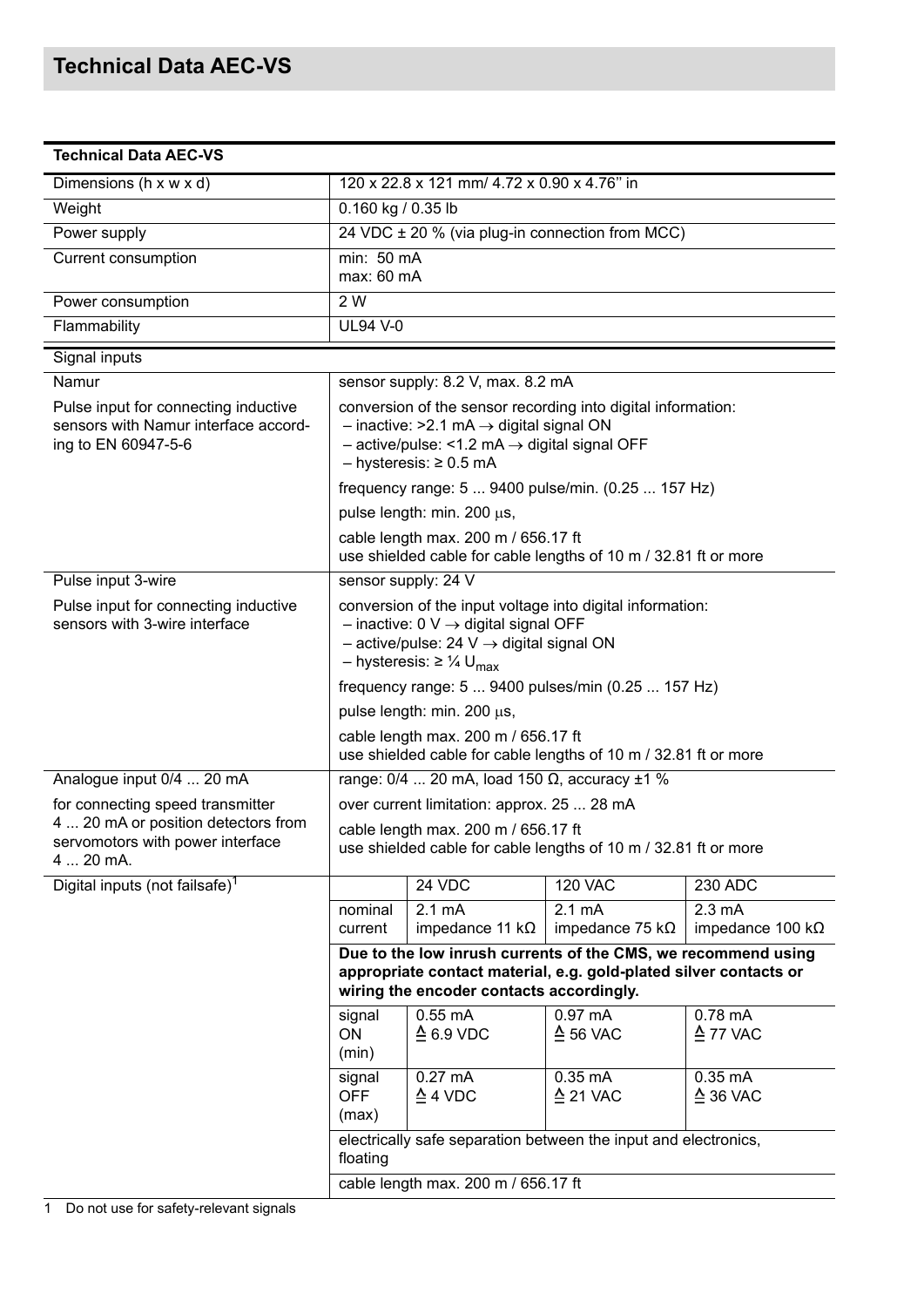| Outputs                                      |                                                                                                                                                     |                                                                                                                                                                  |  |  |
|----------------------------------------------|-----------------------------------------------------------------------------------------------------------------------------------------------------|------------------------------------------------------------------------------------------------------------------------------------------------------------------|--|--|
| Analogue output<br>$0/4$ 20 mA or $0/2$ 10 V | same setpoint for both outputs<br>can be set via parameters                                                                                         |                                                                                                                                                                  |  |  |
| Current output 0/4  20 mA                    | accuracy $±1.5%$<br>use shielded connecting cable                                                                                                   |                                                                                                                                                                  |  |  |
| Voltage output 0/2  10 V                     | voltage ripple ≤50 mV <sub>pp</sub><br>max. current 10 mA<br>short circuit proof<br>accuracy ±2 % of maximum value<br>use shielded connecting cable |                                                                                                                                                                  |  |  |
| Digital output                               | fuse<br>protection<br>system                                                                                                                        | resettable/electronic 4.1 A max. (voltage-dependent)<br>not resettable 5 A fast-acting<br>electrically safe separation from SELV power supply voltage of the CMS |  |  |
|                                              | cable length max. 200 m / 656.17 ft                                                                                                                 |                                                                                                                                                                  |  |  |

| <b>Environmental Conditions</b> |                             |                                                |  |  |
|---------------------------------|-----------------------------|------------------------------------------------|--|--|
| <b>Operation</b>                | Permitted temperature range | -30  +70 °C (condensation prohibited)          |  |  |
|                                 | Permitted humidity          | 5 %  95 % relative humidity                    |  |  |
| <b>Transport/Storage</b>        | Permitted temperature range | -40 $\dots$ +80 °C (condensation prohibited)   |  |  |
|                                 | Permitted humidity          | 5 %  95 % relative humidity                    |  |  |
| Degree of protection            | <b>DIN EN 60529</b>         | (as long as all terminals are mounted)<br>IP20 |  |  |

### *NOTICE*

The limits of the technical data must be strictly adhered to